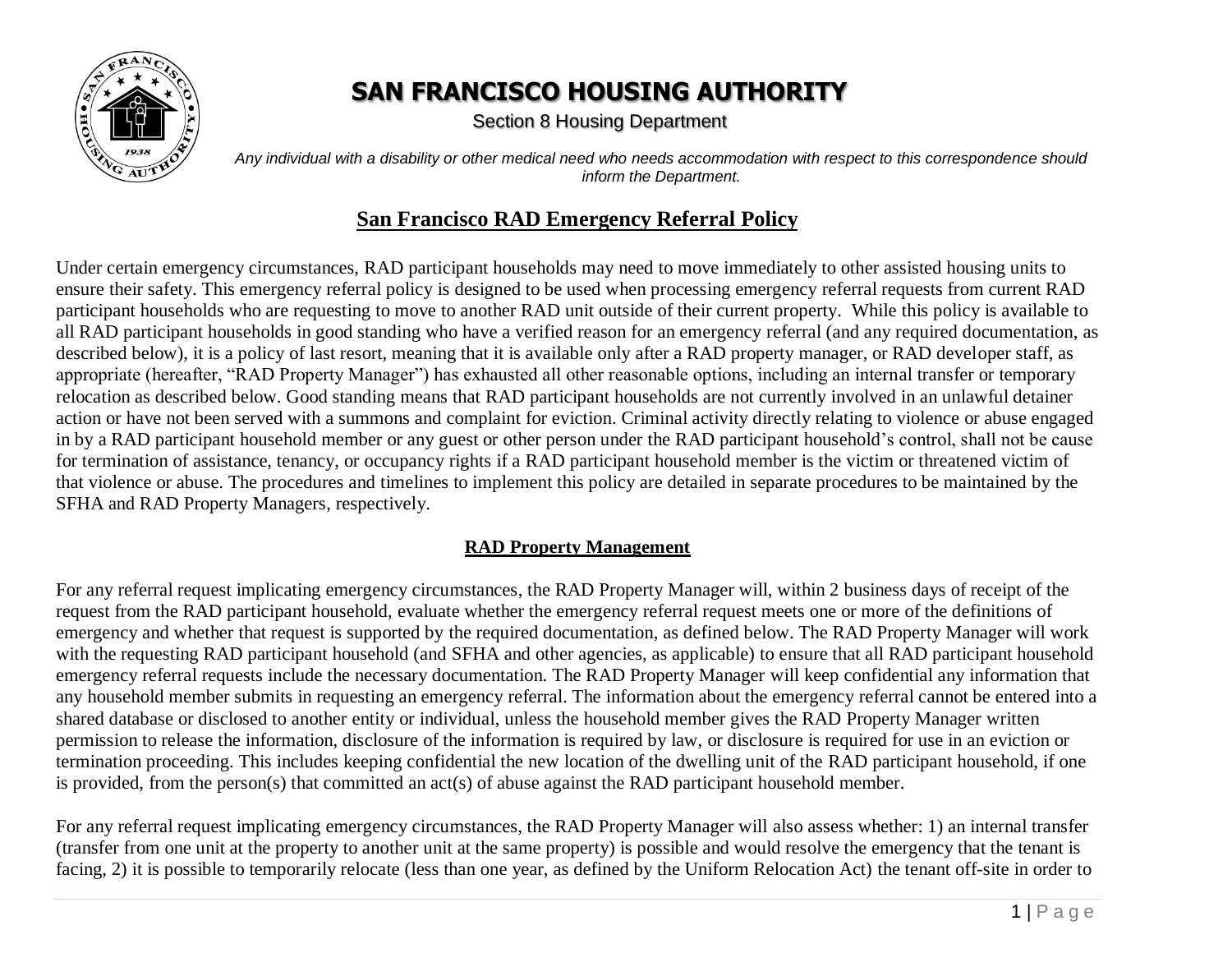

 $\overline{a}$ 

#### **SAN FRANCISCO HOUSING AUTHORITY**

Section 8 Housing Department

*Any individual with a disability or other medical need who needs accommodation with respect to this correspondence should inform the Department.*

avoid immediate harm to the tenant's household, or 3) the tenant's emergency requires a referral to another assisted housing unit outside of the current property.

If the RAD Property Manager determines that the RAD participant household's situation meets one or more of the definitions of emergency defined below, is supported by any required documentation as defined below, and the RAD participant household's emergency cannot be resolved by an internal transfer or temporary relocation, the RAD Property Manager will certify and send the Certified RAD Participant Household Emergency Referral Form to SFHA for placement.

| <b>Type of</b><br><b>Emergency</b>  | <b>Description</b>                                                                                                                                                                                                                                                                                                                                                                                                                                                                                                                                                                                                                                                      | <b>Required Documentation</b>                                                                                                                                                                                                                                                                                                                                                                                                                                                                                                                                                                                                                                                                                                                                                                                                                                                                                                                                                                                               |
|-------------------------------------|-------------------------------------------------------------------------------------------------------------------------------------------------------------------------------------------------------------------------------------------------------------------------------------------------------------------------------------------------------------------------------------------------------------------------------------------------------------------------------------------------------------------------------------------------------------------------------------------------------------------------------------------------------------------------|-----------------------------------------------------------------------------------------------------------------------------------------------------------------------------------------------------------------------------------------------------------------------------------------------------------------------------------------------------------------------------------------------------------------------------------------------------------------------------------------------------------------------------------------------------------------------------------------------------------------------------------------------------------------------------------------------------------------------------------------------------------------------------------------------------------------------------------------------------------------------------------------------------------------------------------------------------------------------------------------------------------------------------|
| Emergency<br><b>Personal Safety</b> | There are three types of situations that constitute<br>emergency personal safety circumstances:<br>1. The head of household or other household<br>member is a target of any physical<br>harassment and/or extreme or repeated<br>verbal harassment, intimidation, or coercion,<br>which places the household member(s) in<br>imminent danger <sup>1</sup> ;<br>2. The household needs to be relocated because<br>of a household member's participation in a<br>witness protection program or in order to<br>avoid reprisal as a result of providing<br>information about a crime to a law<br>enforcement agency or participation in a<br>witness protection program; or | For the first two types of emergency personal safety referrals (survivor of<br>physical/verbal harassment or participation in a witness protection program),<br>the applicable circumstances giving rise to the emergency must be verified in<br>writing. This verification can be obtained through documents such as:<br>a federal, state, tribal, territorial, local police or court document, or<br>administrative record (including but not limited to a restraining order,<br>letter from a law enforcement agency, or court order); or<br>documentation signed by a professional from whom the resident has<br>sought assistance in addressing the physical or extreme or repeated<br>verbal harassment, including but not limited to an employee or agent of<br>a tenant services provider; an attorney; or a medical or mental health<br>professional; or<br>incident report(s) and/or notices of lease violation by the RAD Property<br>Manager (or member of the RAD Property Manager's staff as<br>appropriate). |

<sup>&</sup>lt;sup>1</sup> Imminent danger is defined as the household member's reasonable belief of the threat or danger, with his or her particular experiences and responses to violence, threats, and trauma that he or she faces without the transfer. This definition is distinct and different from the definition of "actual and imminent threat" used in the eviction context at 24 C.F.R. 5.2005.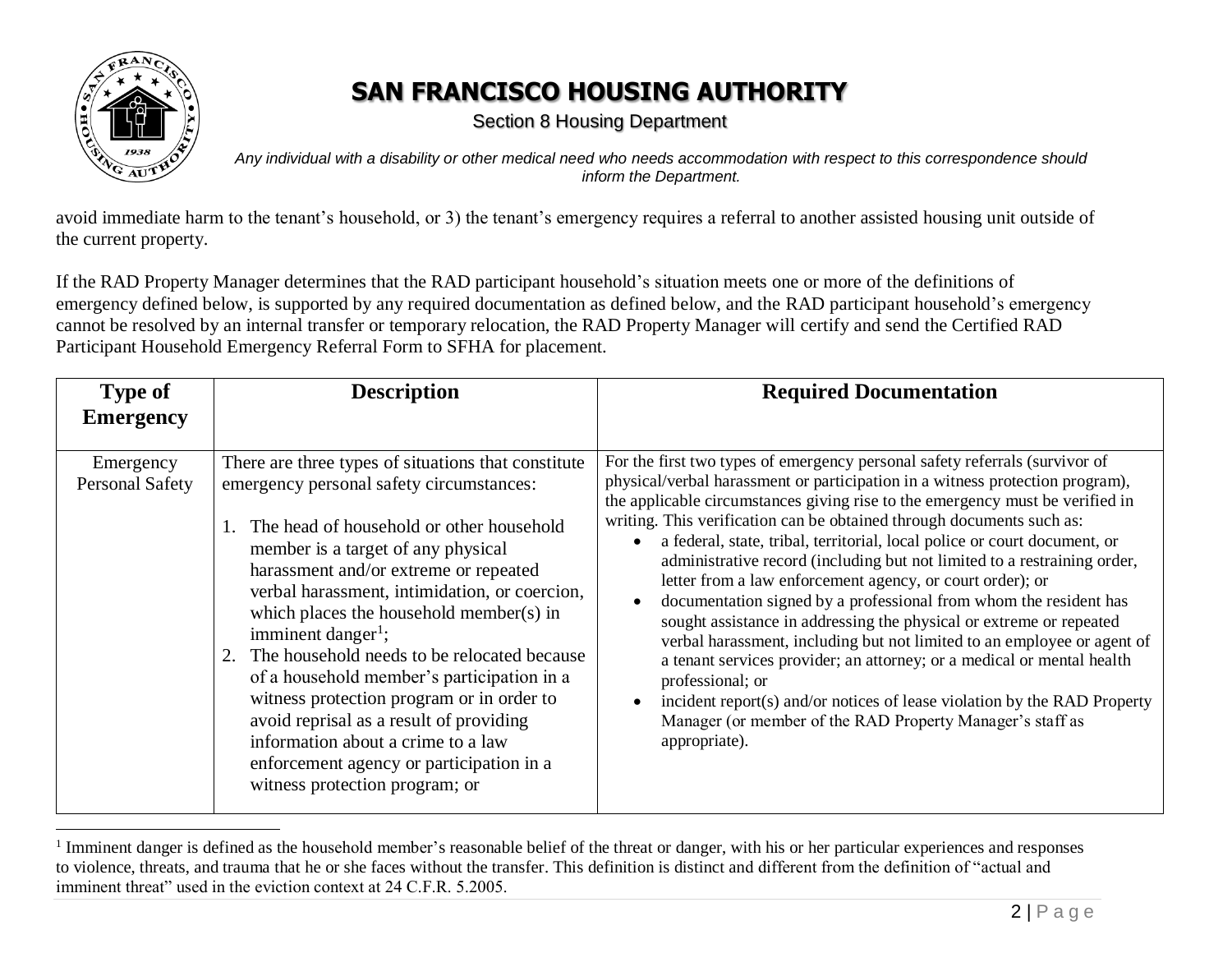

Section 8 Housing Department

*Any individual with a disability or other medical need who needs accommodation with respect to this correspondence should inform the Department.*

|                             | 3. Any member of the household is a survivor<br>of domestic violence, dating violence,<br>stalking, sexual assault, human trafficking,<br>child abuse, or elder/dependent adult abuse,<br>and either (1) reasonably believes that there<br>is a threat of imminent danger if the tenant<br>remains in the same development, or $(2)$ if<br>the household member was a survivor of<br>sexual assault, the sexual assault occurred on<br>or near the development.                                                                                                                                                                                | For the third type of an emergency personal safety referral (survivor of<br>domestic violence, dating violence, stalking, sexual assault, human trafficking,<br>child abuse, or elder/dependent adult abuse), the survivor may be required to<br>document or provide written evidence to demonstrate that the abuse occurred.<br>The survivor can submit as documentation:<br>the U.S. Department of Housing and Urban Development's<br>$\bullet$<br>Certification of Domestic Violence, Dating Violence, Sexual Assault,<br>or Stalking (the survivor can use either HUD Form 50066 or HUD<br>Form 91066, both of which are attached to this document);<br>a federal, state, tribal, territorial, local police, or court document, or<br>administrative record (including but not limited to a restraining order,<br>letter from a law enforcement agency, or court order); or<br>documentation signed by the survivor and a professional from whom<br>the resident has sought assistance in addressing the domestic violence,<br>dating violence, stalking, sexual assault, human trafficking, child abuse,<br>or elder/dependent adult abuse, or the effects of abuse, including but<br>not limited to an employee or agent of a victim services provider; an<br>attorney; or a medical or mental health professional. |
|-----------------------------|------------------------------------------------------------------------------------------------------------------------------------------------------------------------------------------------------------------------------------------------------------------------------------------------------------------------------------------------------------------------------------------------------------------------------------------------------------------------------------------------------------------------------------------------------------------------------------------------------------------------------------------------|---------------------------------------------------------------------------------------------------------------------------------------------------------------------------------------------------------------------------------------------------------------------------------------------------------------------------------------------------------------------------------------------------------------------------------------------------------------------------------------------------------------------------------------------------------------------------------------------------------------------------------------------------------------------------------------------------------------------------------------------------------------------------------------------------------------------------------------------------------------------------------------------------------------------------------------------------------------------------------------------------------------------------------------------------------------------------------------------------------------------------------------------------------------------------------------------------------------------------------------------------------------------------------------------------------------------------|
| Uninhabitable<br>Conditions | Uninhabitable condition referrals are necessary<br>when conditions exist in the tenant's unit,<br>building, or at the property that pose an<br>immediate, verifiable threat to the life, health, or<br>safety of the tenant or family members that<br>cannot be abated by internal transfer or<br>temporary relocation of the tenant. In these<br>instances, the current unit has become<br>uninhabitable and immediate relocation is<br>required as a result of the following:<br>Destruction by fire or other disaster<br>$\bullet$<br>(including, but not limited to, a flood,<br>earthquake, or other natural or man-made<br>disaster); or | Residents are not required to submit any specific documentation of the<br>emergency maintenance conditions, but the requesting resident will need to<br>allow a SFHA representative and RAD Property Manager to access the<br>resident's unit to verify the uninhabitable condition.                                                                                                                                                                                                                                                                                                                                                                                                                                                                                                                                                                                                                                                                                                                                                                                                                                                                                                                                                                                                                                      |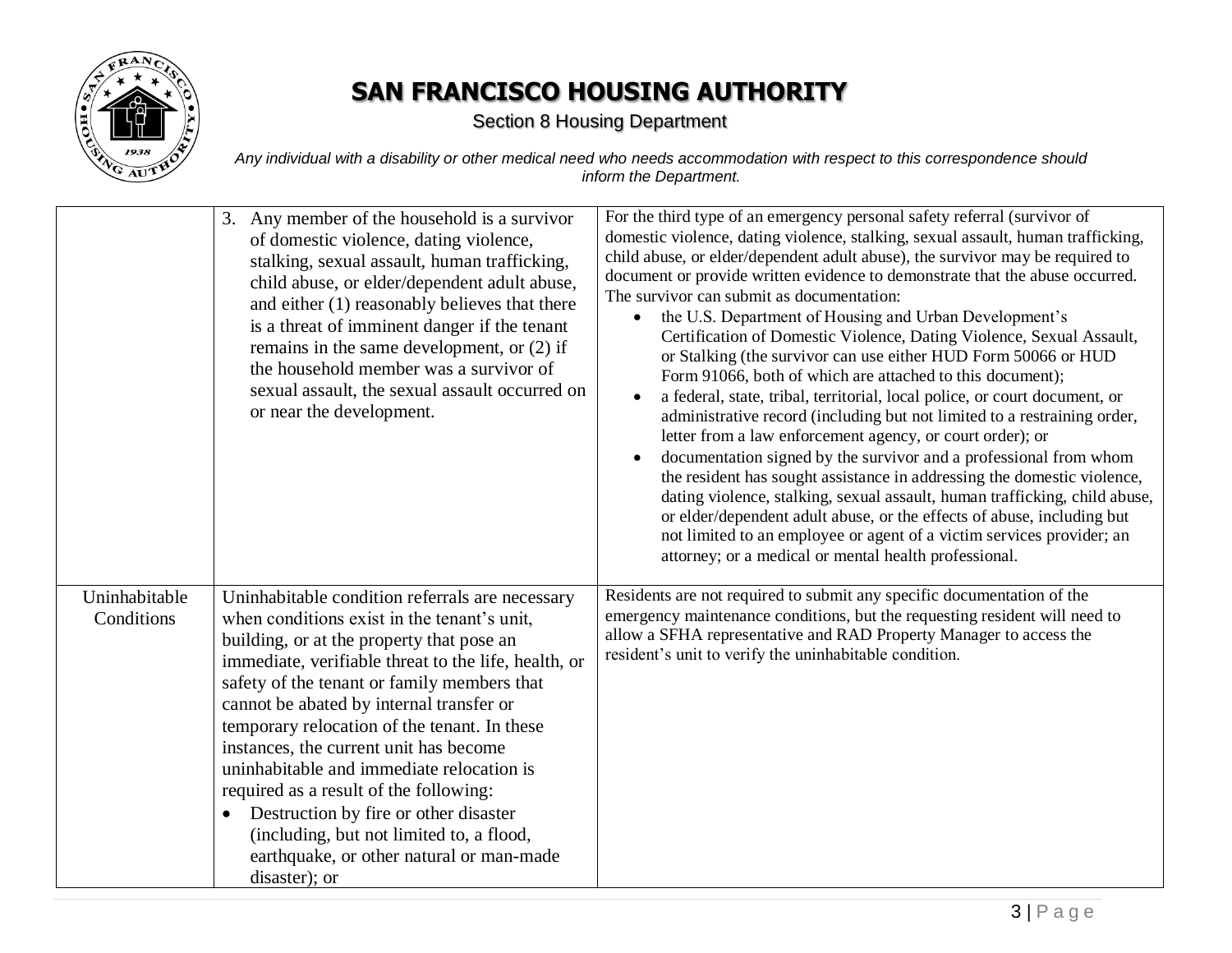

Section 8 Housing Department

*Any individual with a disability or other medical need who needs accommodation with respect to this correspondence should inform the Department.*

| The existence of a major maintenance or<br>$\bullet$<br>defect problem that constitutes a serious<br>danger to health and safety.                                                                                                                                                                                                                                                                                                                                                                                                                                                                                                                                                           | Note: In addition to a tenant-initiated referral request, this referral request may<br>also be submitted by the RAD Property Manager, SFHA, or other city<br>department, as needed.                                                                                                                                                                                                                                                                                                                                                                                                                                                                                                                                                                                                                                                                                                                                                                                                                                                                                                                                                                                                                                                                                                                                                                                                                                                                                                                                                                                                                                                                                                                                                                                                                                                                                                                                                                                                |
|---------------------------------------------------------------------------------------------------------------------------------------------------------------------------------------------------------------------------------------------------------------------------------------------------------------------------------------------------------------------------------------------------------------------------------------------------------------------------------------------------------------------------------------------------------------------------------------------------------------------------------------------------------------------------------------------|------------------------------------------------------------------------------------------------------------------------------------------------------------------------------------------------------------------------------------------------------------------------------------------------------------------------------------------------------------------------------------------------------------------------------------------------------------------------------------------------------------------------------------------------------------------------------------------------------------------------------------------------------------------------------------------------------------------------------------------------------------------------------------------------------------------------------------------------------------------------------------------------------------------------------------------------------------------------------------------------------------------------------------------------------------------------------------------------------------------------------------------------------------------------------------------------------------------------------------------------------------------------------------------------------------------------------------------------------------------------------------------------------------------------------------------------------------------------------------------------------------------------------------------------------------------------------------------------------------------------------------------------------------------------------------------------------------------------------------------------------------------------------------------------------------------------------------------------------------------------------------------------------------------------------------------------------------------------------------|
| Reasonable accommodation emergency referrals<br>are necessary when a household member has a<br>verifiable medical condition that requires an<br>accommodation that cannot be reasonably<br>provided in their existing development.<br>Examples of the types of reasonable<br>accommodation requests warranting a referral<br>may include, but are not limited to: the need to<br>be in a ground floor unit or a unit with an<br>accessible path if a household member is unable<br>to climb stairs; the need for a fully accessible<br>unit; transportation barriers; or the need for a<br>live-in aide. All such referrals shall be subject to<br>existing federal, state, and local laws. | If a resident claims a physical or mental impairment that limits his or her ability<br>to occupy their existing unit, the resident should first request an on-site<br>reasonable accommodation by contacting the RAD Property Manager or SFHA.<br>If the resident is requesting a reasonable accommodation that cannot be<br>reasonably provided in their existing development, they may submit an<br>emergency referral request.<br>If a person's disability is obvious or otherwise known to the SFHA or RAD<br>Property Manager, and if the need for the requested emergency referral is also<br>readily apparent or known, no further verification will be required. [Joint<br>Statement of the Departments of HUD and Justice: Reasonable<br>Accommodations under the Fair Housing Act].<br>If the requester's disability is known or readily apparent to the provider, but the<br>need for the emergency transfer is not readily apparent or known, the RAD<br>Property Manager may request only information that is necessary to evaluate<br>the disability-related need for the emergency referral. [Joint Statement of the<br>Departments of HUD and Justice: Reasonable Accommodations under the Fair<br>Housing Act].<br>If a resident indicates that an emergency transfer is required for a disability that<br>is not obvious or otherwise known to the SFHA or RAD Property Manager, the<br>SFHA may request reliable disability-related information that (1) is necessary<br>to verify that the person meets the California Fair Employment and Housing<br>Act's definition of disability (i.e., has a physical or mental impairment that<br>limits one or more of a person's major life activities, or a record of having, or<br>being perceived as having, a physical or mental impairment), (2) describes the<br>needed emergency transfer, and (3) shows the relationship between the person's<br>disability and the need for the requested emergency referral. |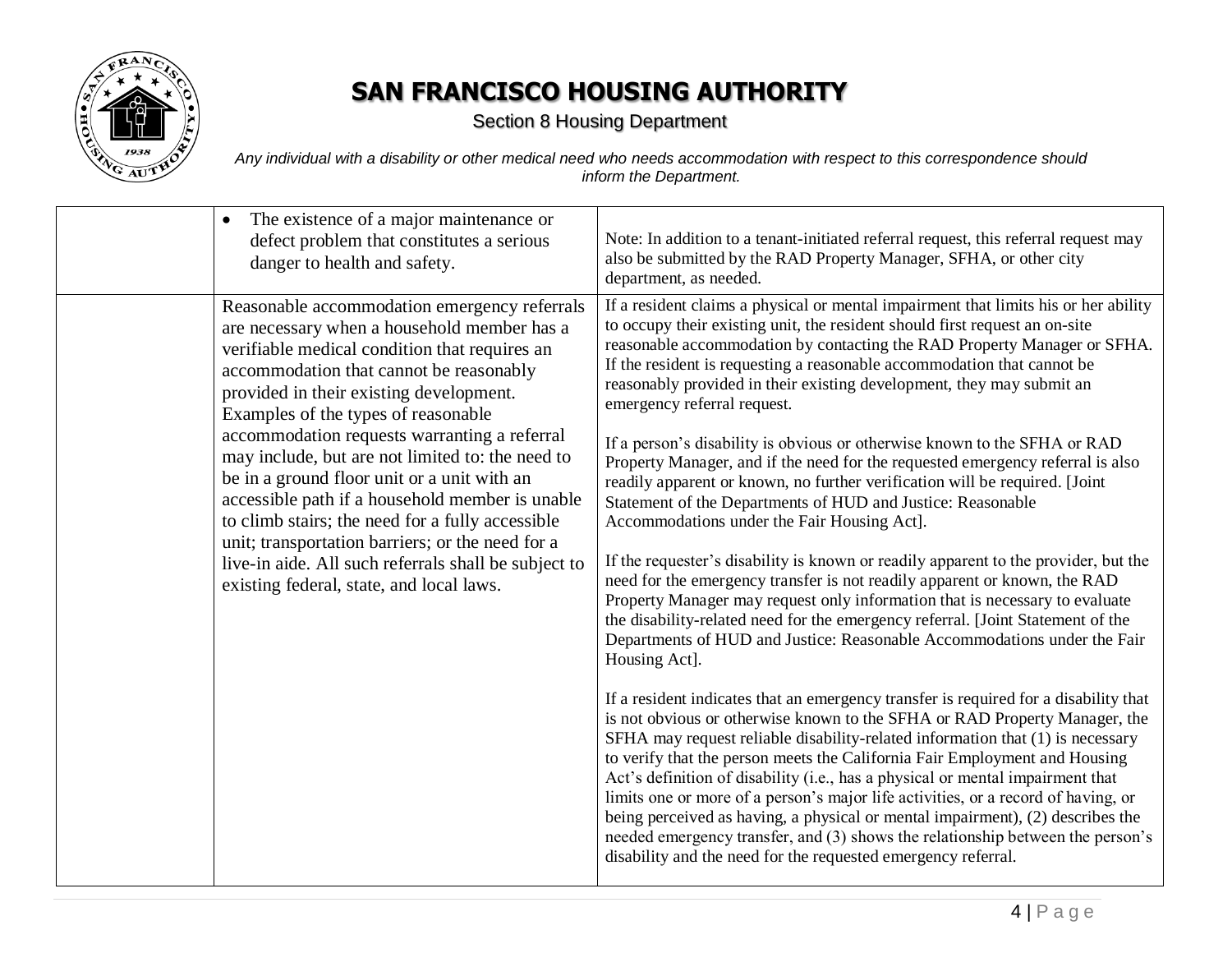

Section 8 Housing Department

*Any individual with a disability or other medical need who needs accommodation with respect to this correspondence should inform the Department.*

| Depending on the individual's circumstances, information verifying that the             |
|-----------------------------------------------------------------------------------------|
| person meets the definition of disability can usually be provided by the                |
| requesting resident. A doctor or other medical professional, a peer support             |
| group, a non-medical service agency, or a reliable third party who is in a              |
| position to know about the individual's disability may also provide verification        |
| of a disability. In most cases, an individual's medical records or detailed             |
| information about the nature of a person's disability are <i>not</i> necessary for this |
| inquiry. [Joint Statement of the Departments of HUD and Justice: Reasonable             |
| Accommodations under the Fair Housing Act].                                             |